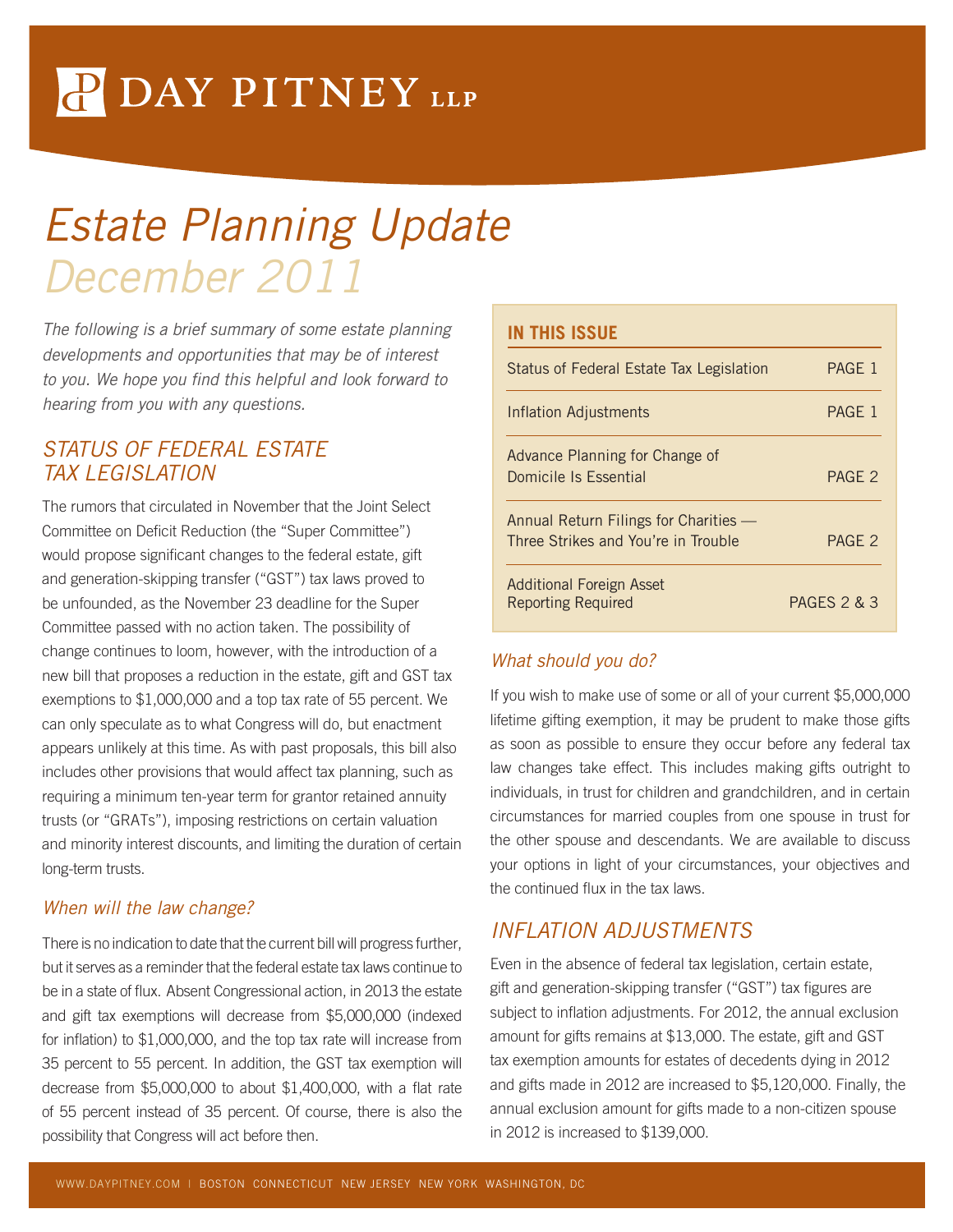## ADVANCE PLANNING FOR CHANGE OF DOMICILE IS ESSENTIAL

Individuals change their state of domicile for a variety of reasons, such as a more favorable climate or tax structure. For such a change to be respected for state tax purposes, however, the taxpayer must prove that he or she abandoned their former state of domicile and adopted the new state as their domicile. This test is particularly challenging when the taxpayer retains the home in their former state as a seasonal residence.

The types of changes that a taxpayer must make to prove such abandonment go far beyond the typical "checklist" items, such as changing driver's license and voting registration, which one might hear about at a cocktail party or find on the Internet. Discussed below are a number of issues that we have addressed with clients in connection with a change of domicile.

First, in establishing a change in domicile, it is imperative to sever as many contacts as possible with the state in which you currently are domiciled. The tax authorities will look—both pre- and post-domicile change—at the time you spend in each state, your business contacts in each state, the size and value of your residence in each state, and your family and other social connections in each state, to see if you have both abandoned those contacts in the former state and replaced them with similar contacts in your new state. We recommend you sit down with your tax adviser in advance of any change in domicile to work out a plan to demonstrate the adoption of the new domicile.

We have seen a number of situations in which individuals simply follow the "checklist" in changing domicile, but do not examine or modify their "pattern of life," which, of course, is unique to them. Simply changing your driver's license, car registration, voting registration and completing a declaration of domicile in the new state are unlikely to be sufficient. For instance, if you regularly "winter" in Florida, and later decide to change your domicile to Florida, you will need to show that you truly changed, rather than just continued or extended, your existing pattern of life.

Timing of the change also can be important. It is much easier to demonstrate the requisite intent to change domicile if the change is made over a fairly short period of time in a number of focused steps. Alternatively, if you gradually take the steps to change domicile over an extended period of time, it is difficult to show the date on which the "change" was completed.

Finally, the maintenance of detailed records of your location each and every day, as well as of the change to your other lifestyle factors, is critical to sustaining the change. Again, with advance planning, and identification of the type of records that are necessary, the information can be gathered on a day-by-day basis and stored for use in the case of an audit. Alternatively, if the records have to be reconstructed two, three or four years after the fact, it can be very difficult.

Please let us know if you are contemplating a change of domicile and wish to discuss these items further.

## ANNUAL RETURN FILINGS FOR CHARITIES—THREE STRIKES AND YOU'RE IN TROUBLE

If you have a charitable family foundation, or if you are on a charity's board, it is more important than ever to make sure that the charity is filing annual returns.

Even though they are tax-exempt, virtually all charities except certain religious organizations have to file some form of return with the IRS. Under a 2006 law change, charities that don't file for three consecutive years have their exemption revoked automatically.

2011 saw the first wave of automatic notices revoking over 250,000 exemptions. Revocation eliminates the income tax deductibility of contributions to the charity and subjects the charity to tax as well. The charity can reapply for tax-exempt status, but exemption generally will not be granted retroactively to the date of revocation, leaving the charity with some stretch of time when it is taxable. Requests for complete retroactivity require an extensive case to be made demonstrating why the organization is "innocent" and ignorance of the filing requirement is not being accepted as an excuse.

If your charity has received one of these revocation notices, you should know that it has a lot of company, and we can help. However, the easiest way to deal with the problem is to head it off. At the next meeting of your charity, make a check of return filing an agenda item.

# ADDITIONAL FOREIGN ASSET REPORTING REQUIRED

U.S. citizens and residents (including individuals who hold a green card or otherwise meet the physical presence requirements under the tax laws) are already required to file returns and pay tax on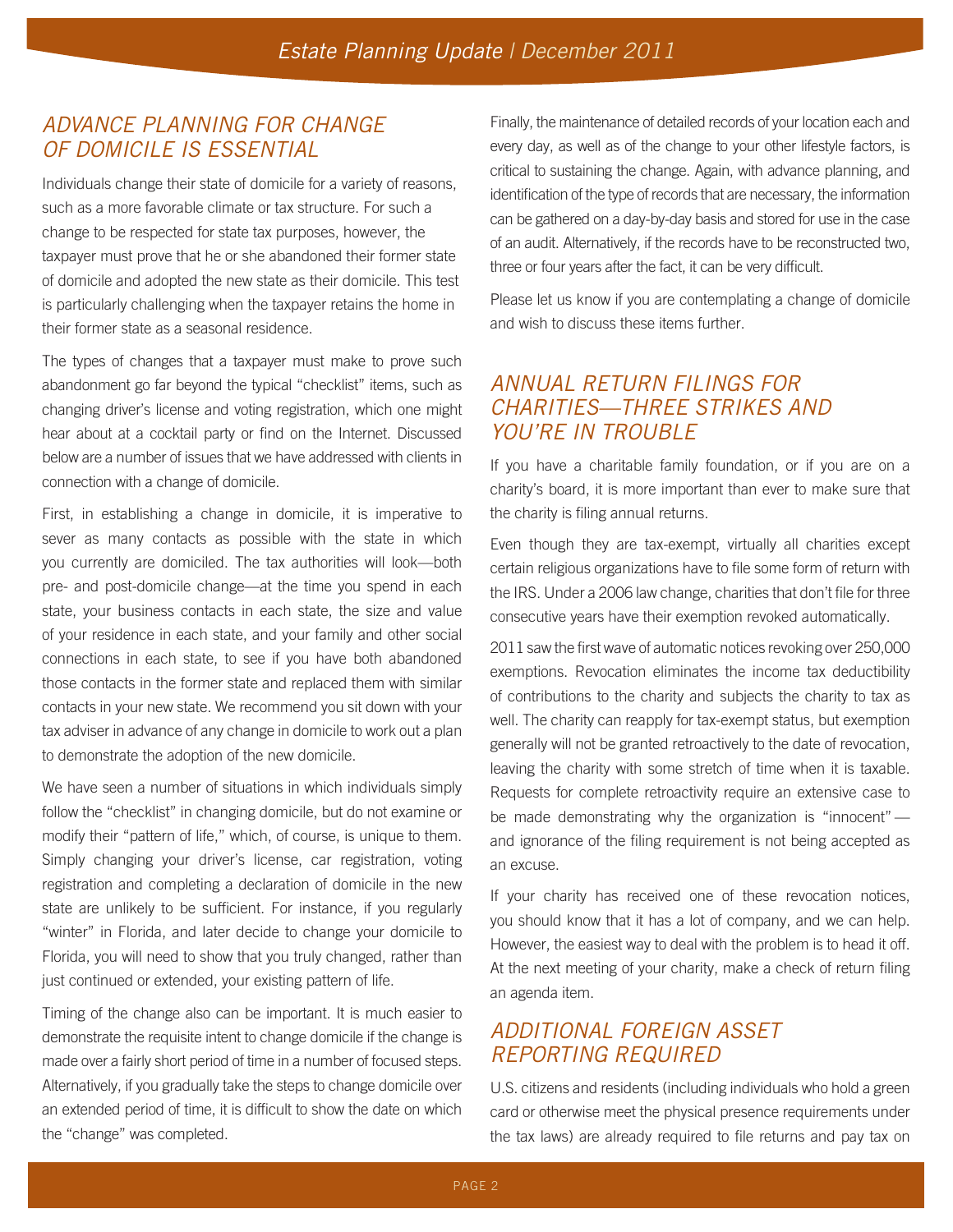## Estate Planning Update | December 2011

their worldwide income. They are also required to file the Report of Foreign Bank and Financial Accounts (FBAR) to report their financial interest in, or signature authority over, foreign financial accounts. In addition, they have other reporting requirements if they have an interest in foreign entities, including foreign trusts and corporations.

U.S. persons must also now comply with an additional filing requirement for foreign assets. The Foreign Account Tax Compliance Act (FATCA), enacted in 2010 as part of the Hiring Incentives to Restore Employment (HIRE) Act, created a new filing requirement for U.S. taxpayers who hold foreign financial assets with an aggregate value exceeding \$50,000. These U.S. taxpayers must report certain

information about those assets on new Form 8938 which must be attached to their annual income tax return. Reporting applies for assets held during the 2011 taxable year. However, under Notice 2011-55, the reporting is temporarily suspended pending the release of the final Form 8938 and instructions.

Failure to report foreign financial assets on Form 8938 will result in a penalty of \$10,000 (and a penalty of up to \$50,000 for continued failure after IRS notification). In addition, underpayments of tax attributable to undisclosed foreign financial assets will be subject to an additional substantial understatement penalty of 40 percent. If you may be affected by this new filing requirement and have questions about complying with it, please let us know.

## INDIVIDUAL CLIENTS DEPARTMENT ATTORNEYS

| <b>PARTNERS</b>                   |                  | Darren M. Wallace CT, DC, NY     | (203) 862 7874   | <b>COUNSEL</b>                  |                  |
|-----------------------------------|------------------|----------------------------------|------------------|---------------------------------|------------------|
| Peter Chadwick CT, CA             | (860) 313 5757   | G. Warren Whitaker NY, NJ        | $(212)$ 297 2468 | Ruth Lynch Buchwalter NJ, NY    | (973) 966 8019   |
| Linda S. Dalby Kennedy MA         | $(617)$ 345 4701 | Amy K. Wilfert CT, NY            | (203) 862 7811   | Rebecca A. lannantuoni CT       | $(203)$ 752 5011 |
| B. Dane Dudley CT, MA, NY         | (860) 313 5752   | Stephen Ziobrowski MA            | $(617)$ 345 4648 | Dani N. Ruran MA, CT            | $(617)$ 345 4668 |
| Steven M. Fast CT                 | (860) 313 5724   | <b>OF COUNSEL</b>                |                  | <b>SPECIAL COUNSEL</b>          |                  |
| David W. Fitts MA                 | $(617)$ 345 4737 |                                  |                  |                                 |                  |
| Keith Bradoc Gallant CT           | $(203)$ 752 5025 | Richard Kahn <sup>NJ</sup>       | $(973)$ 966 8189 | Davidson T. Gordon NY, ENG, WAL | (212) 297 2432   |
|                                   |                  | Richard D. Sanders NJ, NY        | $(973)$ 966 8073 | <b>ASSOCIATES</b>               |                  |
| Kenneth L. Grinnell MA            | $(617)$ 345 4736 | Martin Wolman CT                 | (860) 313 5721   |                                 |                  |
| Gregory A. Hayes CT, DC, NY       | $(203)$ 977 7365 |                                  |                  | Kirsten P. Blouin <sup>NY</sup> | $(212)$ 297 2433 |
| Edward F. Krzanowski CT           | (860) 313 5729   | <b>SENIOR COUNSEL</b>            |                  | Allison Cleveland MA            | $(617)$ 345 4657 |
| Leiha Macauley MA                 | $(617)$ 345 4602 | Charles P. Abraham NJ, NY        | (973) 966 8029   | Jill A. Collins MA              | $(617)$ 345 4793 |
| Robert J. Miller CT, NY           | $(203)$ 977 7327 | Christiana N. Gianopulos CT      | (860) 313 5708   | Alexis S. Gettier CT, NJ, PA    | (203) 977 7432   |
| Mary Lou Parker <sup>NJ, FL</sup> | $(973)$ 966 8061 | Nancy N. Keller-Go <sup>MA</sup> | $(617)$ 345 4678 | Brooke Pollak CT, NJ, NY        | (203) 862 7887   |
| Dina Kapur Sanna NY               | $(212)$ 297 2455 | Carolyn B. Martino <sup>CT</sup> | (860) 313 5784   | Immeke M. Schmidt NY            | $(212)$ 297 2403 |
| Peter M. Shapland MA              | $(617)$ 345 4766 | Natalia Murphy <sup>NY, CT</sup> | (212) 297 2448   | Susan W. Ylitalo CT, NY         | $(203)$ 977 7360 |
| Ken W. Shulman MA                 | $(617)$ 345 4789 | Leigh A. Newman CT               | (860) 313 5778   | Amy E. Zinser CT, NY            | (203) 862 7813   |
| Mark G. Sklarz CT                 | $(203)$ 752 5030 | Jennifer M. Pagnillo CT, NY      | (203)8627875     |                                 |                  |

California CA Connecticut CT District of Columbia DC England ENG Florida FL Massachusetts MA New Jersey NJ New York NY Pennsylvania PA Wales WAL

We are required under IRS Circular 230 to include the following: Any tax advice provided herein (including any attachments) is not intended or written to be used, and cannot be used, for the purpose of avoiding penalties that may be imposed on any taxpayer.

This communication is provided for educational and informational purposes only and is not intended and should not be construed as legal advice. This communication may be deemed advertising under applicable state laws. Prior results do not guarantee a similar outcome.